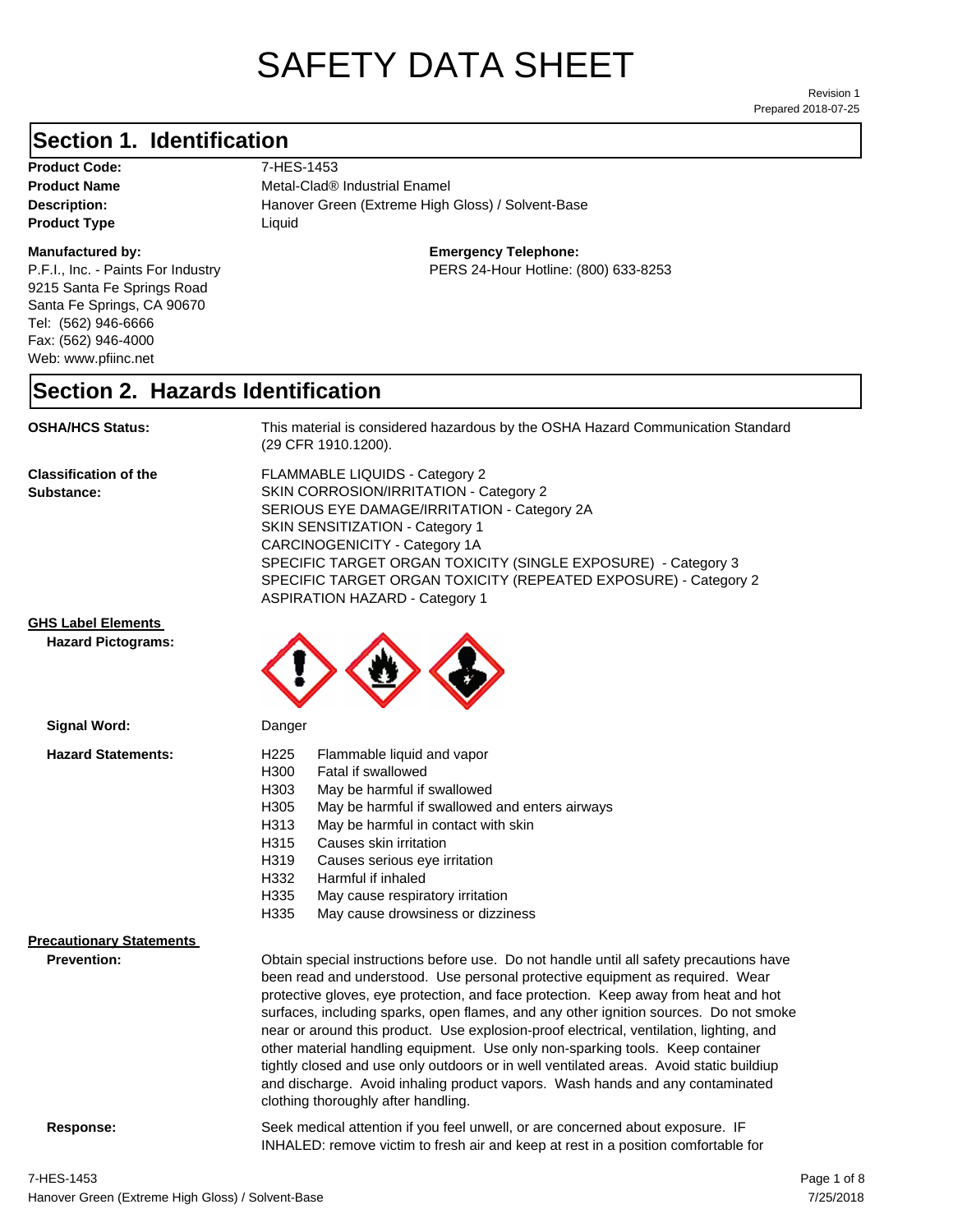| <b>Storage &amp; Disposal:</b>              | breathing. IF SWALLOWED: contact a poison control center or physician immediately.<br>Do not induce vomiting. IN CASE OF SKIN OR HAIR CONTACT: remove all<br>contaminated clothing, and wash skin with soap and water. If irritation or rash occurs,<br>get medical attention. IF IN EYES: rinse with copious amounts of water for several<br>minutes. Remove contact lenses, if present and easy to do so. If eye irritation persists,<br>seek medical attention.<br>Store in a locked and secure environment. Store in a cool, well ventilated area away<br>from direct sunlight and heat. Dispose of contents and container in accordance with all<br>local, regional, state, and federal regulations.                                                                                                                                                                                                                                                                                                                |
|---------------------------------------------|--------------------------------------------------------------------------------------------------------------------------------------------------------------------------------------------------------------------------------------------------------------------------------------------------------------------------------------------------------------------------------------------------------------------------------------------------------------------------------------------------------------------------------------------------------------------------------------------------------------------------------------------------------------------------------------------------------------------------------------------------------------------------------------------------------------------------------------------------------------------------------------------------------------------------------------------------------------------------------------------------------------------------|
| <b>Supplemental Label</b><br>Elements:      | Ensure adequate ventilation at all times when using this product and when sanding the<br>dried film. Wear an appropriate, NIOSH approved particulate respirator. Follow all<br>respirator manufacturer's directions for proper use. Abrading or sanding this product's<br>dried film may release crystalline silica which has been shown to cause lung damage<br>and may cause cancer following long term exposure. Rags, sandpaper, steel wool,<br>and other abrading materials or waste containing this product may spontaneously<br>combust when improperly disposed of. Product contains solvents which can cause<br>permanent brain and nervous system damage. Intentional misuse by concentrating<br>and inhaling the contents of this product can be harmful or fatal. Do not transfer<br>contents to another container.<br>PROPOSITION 65 WARNING: this product contains chemicals known to the State of<br>California to cause cancer and birth defects or other reproductive harm.<br>FOR INDUSTRIAL USE ONLY. |
| <b>Hazards not otherwise</b><br>classified: | None known.                                                                                                                                                                                                                                                                                                                                                                                                                                                                                                                                                                                                                                                                                                                                                                                                                                                                                                                                                                                                              |

## **Section 3. Composition/Information on Ingredients**

| Chemical Name / CAS No                                                       |
|------------------------------------------------------------------------------|
| Calcium Carbonate<br>1317-65-3<br>10 to 20%                                  |
| Regular Mineral Spirits<br>64741-41-9<br>10 to 20%<br>Vapor Pressure: 2 mmHg |
| Naphtha<br>64742-89-8<br>5 to 10%<br>Vapor Pressure: 12 mmHg                 |
| Xylene<br>1330-20-7<br>1 to 5%<br>Vapor Pressure: 1.06 kPa                   |
| <b>Mineral Spirits</b><br>8052-41-3<br>1 to 5%<br>Vapor Pressure: 2 mmHg     |
| Acetone<br>67-64-1<br>1 to 5%<br>Vapor Pressure: 30.796 kPA                  |

## **Section 4. First Aid Measures**

#### **Description of First Aid Measures**

| <b>Eve Contact:</b> | Immediately flush eyes with copious amounts of water. Remove any contact lenses.<br>Rinse for at least 10 minutes. Get medical attention.                                        |
|---------------------|----------------------------------------------------------------------------------------------------------------------------------------------------------------------------------|
| Inhalation:         | Remove victim to fresh air and maintain in a rest position comfortable for breathing. If<br>fumes are still present, all rescuers should wear appropriate respirators. If victim |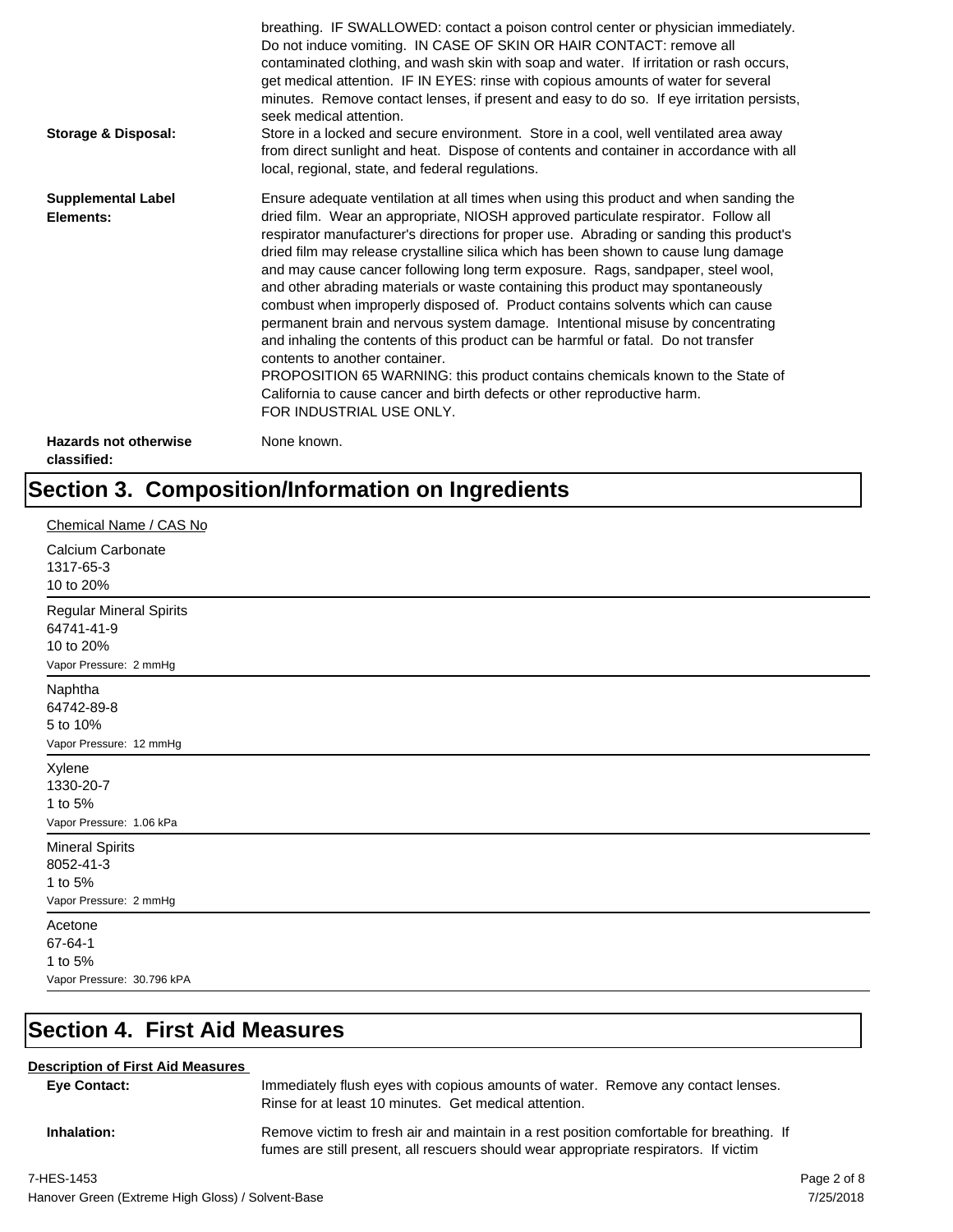| <b>Skin Contact:</b>                                | exhibits irregular breathing, trained personnel should provide artificial respiration or<br>oxygen. Mouth-to-mouth resuscitation may be dangerous. If necessary, contact a<br>poison control center or physician immediately. If victim is unconscious, place in a<br>recovery position and seek medical help immediately. Maintain an open airway for the<br>victim.<br>Wash affected areas with soap and water. Remove contaminated clothing and shoes.<br>Continue to rinse the affected area for at least ten minutes. Get medical attention if<br>discomfort continues. Avoid further exposure in the event of any symptoms or<br>complaints.                                                                                                                                                                                    |
|-----------------------------------------------------|---------------------------------------------------------------------------------------------------------------------------------------------------------------------------------------------------------------------------------------------------------------------------------------------------------------------------------------------------------------------------------------------------------------------------------------------------------------------------------------------------------------------------------------------------------------------------------------------------------------------------------------------------------------------------------------------------------------------------------------------------------------------------------------------------------------------------------------|
| Ingestion:                                          | If product is ingested, contact a poison control center or a physician immediately. Do<br>not induce vomitting. Rinse mouth with water and remove dentures, if any. Remove<br>victim to fresh air and keep at rest in a comfortable position to facilitate breathing. If<br>the victim is conscious and the product has been swallowed, provide small quantities of<br>water to drink. Cease if the victim feels sick, as vomitting may be dangerous.<br>Aspiration hazard if swallowed. This product can enter the lungs and cause damage.<br>If vomitting occurs, the head should be kept low so that vomit does not enter the lungs.<br>Never administer anything by mouth to an unconscious person. If unconscious, place<br>in a recovery position while medical attention is sought. Maintain an open airway for<br>the victim. |
| <b>Potential Acute Health Effects</b>               |                                                                                                                                                                                                                                                                                                                                                                                                                                                                                                                                                                                                                                                                                                                                                                                                                                       |
| <b>Eye Contact:</b>                                 | Causes serious eye irritation.                                                                                                                                                                                                                                                                                                                                                                                                                                                                                                                                                                                                                                                                                                                                                                                                        |
| Inhalation:                                         | Can cause central nervous system depression. May cause drowsiness and dizziness<br>as well as respiratory irritation.                                                                                                                                                                                                                                                                                                                                                                                                                                                                                                                                                                                                                                                                                                                 |
| <b>Skin Contact:</b>                                | Causes skin irritation. May cause an allergic skin reaction.                                                                                                                                                                                                                                                                                                                                                                                                                                                                                                                                                                                                                                                                                                                                                                          |
| Ingestion:                                          | Can cause central nervous system depression. May be fatal if swallowed and allowed<br>to enter airways. Irritating to mouth, throat and stomach.                                                                                                                                                                                                                                                                                                                                                                                                                                                                                                                                                                                                                                                                                      |
| <b>Over-Exposure Signs &amp; Symptoms</b>           |                                                                                                                                                                                                                                                                                                                                                                                                                                                                                                                                                                                                                                                                                                                                                                                                                                       |
| <b>Eye Contact:</b>                                 | Adverse symptoms may include: pain or irritation, watering, redness.                                                                                                                                                                                                                                                                                                                                                                                                                                                                                                                                                                                                                                                                                                                                                                  |
| Inhalation:                                         | Adverse symptoms may include: respiratory tract irritation, coughing, nausea or<br>vomiting, headache, drowsiness or fatigue, dizziness or vertigo, unconsciousness.                                                                                                                                                                                                                                                                                                                                                                                                                                                                                                                                                                                                                                                                  |
| <b>Skin Contact:</b>                                | Adverse symptoms may include: irritation, redness.                                                                                                                                                                                                                                                                                                                                                                                                                                                                                                                                                                                                                                                                                                                                                                                    |
| Ingestion:                                          | Adverse symptoms may include: nausea, vomiting.                                                                                                                                                                                                                                                                                                                                                                                                                                                                                                                                                                                                                                                                                                                                                                                       |
|                                                     | Indication of immediate medical attention and special treatment needed                                                                                                                                                                                                                                                                                                                                                                                                                                                                                                                                                                                                                                                                                                                                                                |
| <b>Notes to Physician:</b>                          | Treat symptomatically. Contact poison treatment specialists if large quantities have<br>been ingested or inhaled.                                                                                                                                                                                                                                                                                                                                                                                                                                                                                                                                                                                                                                                                                                                     |
| <b>Specific Treatments:</b>                         | None specified.                                                                                                                                                                                                                                                                                                                                                                                                                                                                                                                                                                                                                                                                                                                                                                                                                       |
| <b>Protection of First Aid</b><br><b>Providers:</b> | No action should be taken involving any personal risk or without proper training. If<br>fumes are still present, rescuers should wear appropriate respirators or a self<br>contained breathing apparatus. Mouth-to-mouth resuscitation may be dangerous for<br>the first aid provider. Wash all contaminated clothing with soap and water before<br>removal.                                                                                                                                                                                                                                                                                                                                                                                                                                                                          |

## **Section 5. Fire Fighting Measures**

| <b>Extinguishing Media</b>                        |                                                                                                                                                                                                                                                                                                                                                                                                                   |
|---------------------------------------------------|-------------------------------------------------------------------------------------------------------------------------------------------------------------------------------------------------------------------------------------------------------------------------------------------------------------------------------------------------------------------------------------------------------------------|
| Suitable Media:                                   | Dry chemical, CO2, water spray (fog), foam, dry sand.                                                                                                                                                                                                                                                                                                                                                             |
| Unsuitable Media:                                 | Do not use water jet.                                                                                                                                                                                                                                                                                                                                                                                             |
| <b>Specific Hazards:</b>                          | The material contains flammable liquid and vapor. Closed containers may explode<br>when exposed to extreme heat as a result of buildup of steam. Vapors may form<br>explosive mixtures with air. Vapors can travel to a source of ignition and flash back.<br>Keep containers tightly closed and isolate from heat, electrical equipment, sparks, and<br>open flames. No unusual fire or explosion hazards noted. |
| <b>Special Firefighting</b><br><b>Procedures:</b> | Water may be used to cool closed containers to prevent pressure buildup and possible<br>autoignition or explosion. Evacuate area and fight fire from safe distance. Containers<br>may explode when heated. Firefighters should wear appropriate protective equipment                                                                                                                                              |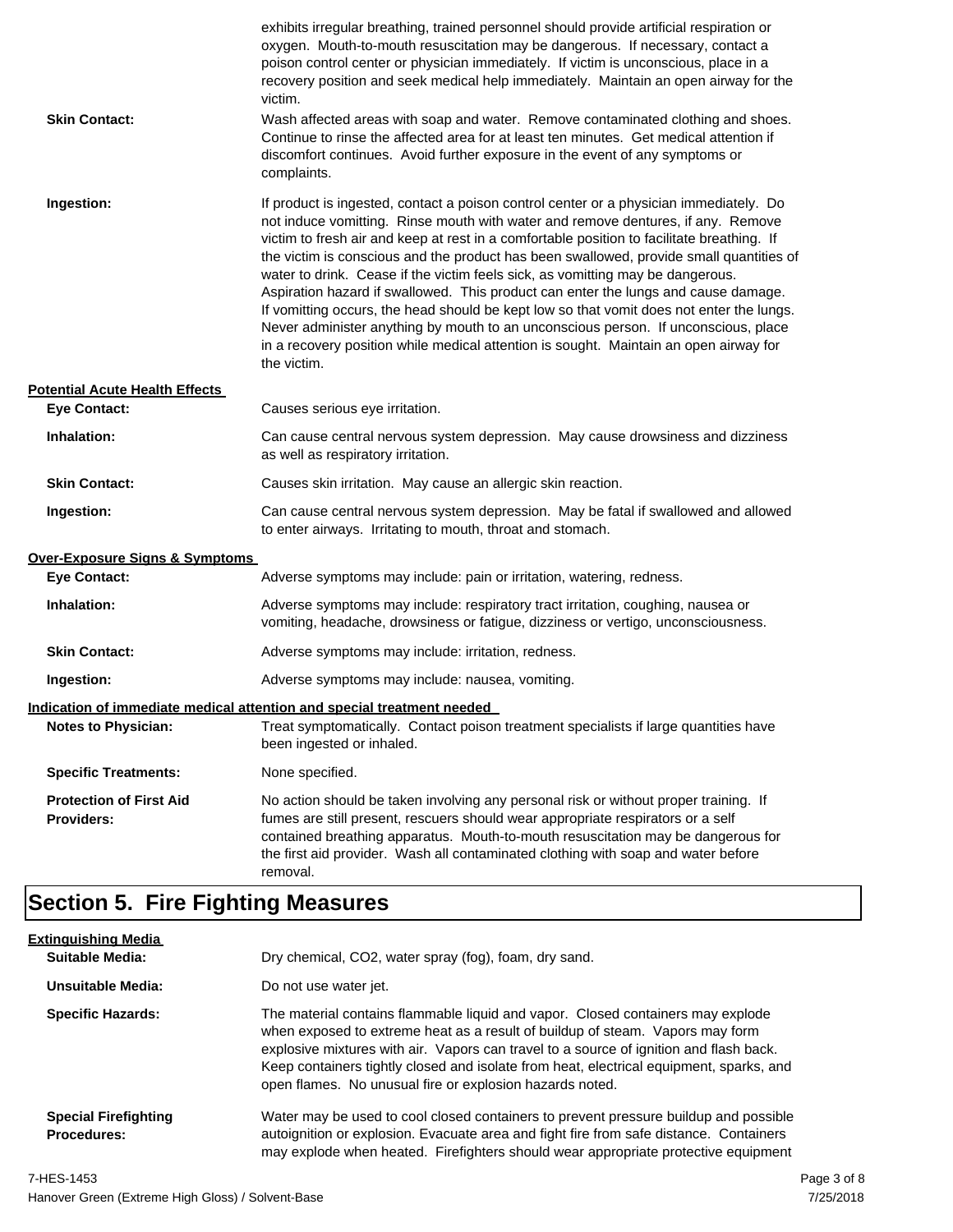## **Section 6. Accidental Release Measures**

| <b>Environmental Precautions:</b>                               | Avoid dispersal of spilled material and runoff from contacting soil, waterways, drains,<br>and sewers. Inform the relevant authorities if the product has caused environmental<br>pollution.                                                                                                                                                                                                                                                                                                                                                                                        |
|-----------------------------------------------------------------|-------------------------------------------------------------------------------------------------------------------------------------------------------------------------------------------------------------------------------------------------------------------------------------------------------------------------------------------------------------------------------------------------------------------------------------------------------------------------------------------------------------------------------------------------------------------------------------|
| <b>Steps to be Taken if Material</b><br>is Released or Spilled: | Contain spilled liquid with sand or earth. Do not use combustible materials such as<br>sawdust. Eliminate all ignition sources and use explosion-proof equipment. Place<br>material in a container and dispose of according to local, regional, state, and federal<br>regulations. Ventilate area and remove product with inert absorbent and non-sparking<br>tools. Do not incinerate closed containers.                                                                                                                                                                           |
| <b>Small Spills:</b>                                            | Stop leak if doing so can be done without risk. Remove containers from spill area.<br>Use non-sparking tools. Dilute with water and mop up if water-soluble. If not<br>water-soluble, absorb with inert dry material and place in appropriate waste container.<br>Dispose of via a licensed waste disposal contractor.                                                                                                                                                                                                                                                              |
| Large Spills:                                                   | Stop leak if doing so can be done without risk. Remove containers from spill area.<br>Use non-sparking tools. Approach the release from upwind. Prevent entry into<br>sewers, waterways, basements, or confined areas. Wash spillages into an effluent<br>treatment plant or proceed as follows: contain and collect spillage with inert absorbent<br>materials and place in a container for disposal according to local regulations. Dispose<br>of via a licensed waste disposal contractor. See Section 1 for emergency contact<br>information and Section 13 for waste disposal. |

## **Section 7. Handling and Storage**

| Handling: | Wash thoroughly after handling. Eating, drinking, and smoking should be prohibited in<br>areas where this material is handled, stored, and processed. Wash hands and face<br>before eating or drinking. Remove contaminated clothing and launder before reuse.<br>Use only with adequate ventilation. Follow all SDS and label precautions even after<br>container is emptied, as it may retain product residues. Avoid breathing fumes, vapors,<br>or mist. Avoid contact with eyes, skin, and clothing. |
|-----------|-----------------------------------------------------------------------------------------------------------------------------------------------------------------------------------------------------------------------------------------------------------------------------------------------------------------------------------------------------------------------------------------------------------------------------------------------------------------------------------------------------------|
| Storage:  | Store in a dry, cool, well ventilated place. Keep container tightly closed while not in<br>use. Isolate from heat, electrical equipment, sparks, and open flame. Do not store<br>above 120 degrees Fahrenheit. Store large quantities in buildings designed and<br>protected for storage of NFPA Class II combustible liquids. Protect from heat,<br>moisture, and foreign materials.                                                                                                                     |

## **Section 8. Exposure Controls/Personal Protection**

| Chemical Name / CAS No<br>Calcium Carbonate<br>1317-65-3<br>10 to 20%               | <b>OSHA Exposure Limits</b><br>$15 \text{ mg/m}$ | <b>ACGIH Exposure Limits</b><br>10 mg/m3 | <b>Other Exposure Limits</b> |
|-------------------------------------------------------------------------------------|--------------------------------------------------|------------------------------------------|------------------------------|
| <b>Regular Mineral Spirits</b><br>64741-41-9<br>10 to 20%<br>Vapor Pressure: 2 mmHg | 100 ppm                                          | 100 ppm                                  |                              |
| Naphtha<br>64742-89-8<br>5 to 10%<br>Vapor Pressure: 12 mmHg                        | 500 ppm                                          | 300 ppm                                  |                              |
| Xylene<br>1330-20-7<br>1 to 5%<br>Vapor Pressure: 1.06 kPa                          | 100 ppm                                          | 100 ppm                                  |                              |
| <b>Mineral Spirits</b><br>8052-41-3<br>1 to 5%                                      | 100 ppm                                          | 100 ppm                                  |                              |
| 7-HES-1453                                                                          |                                                  |                                          | Page 4 of 8                  |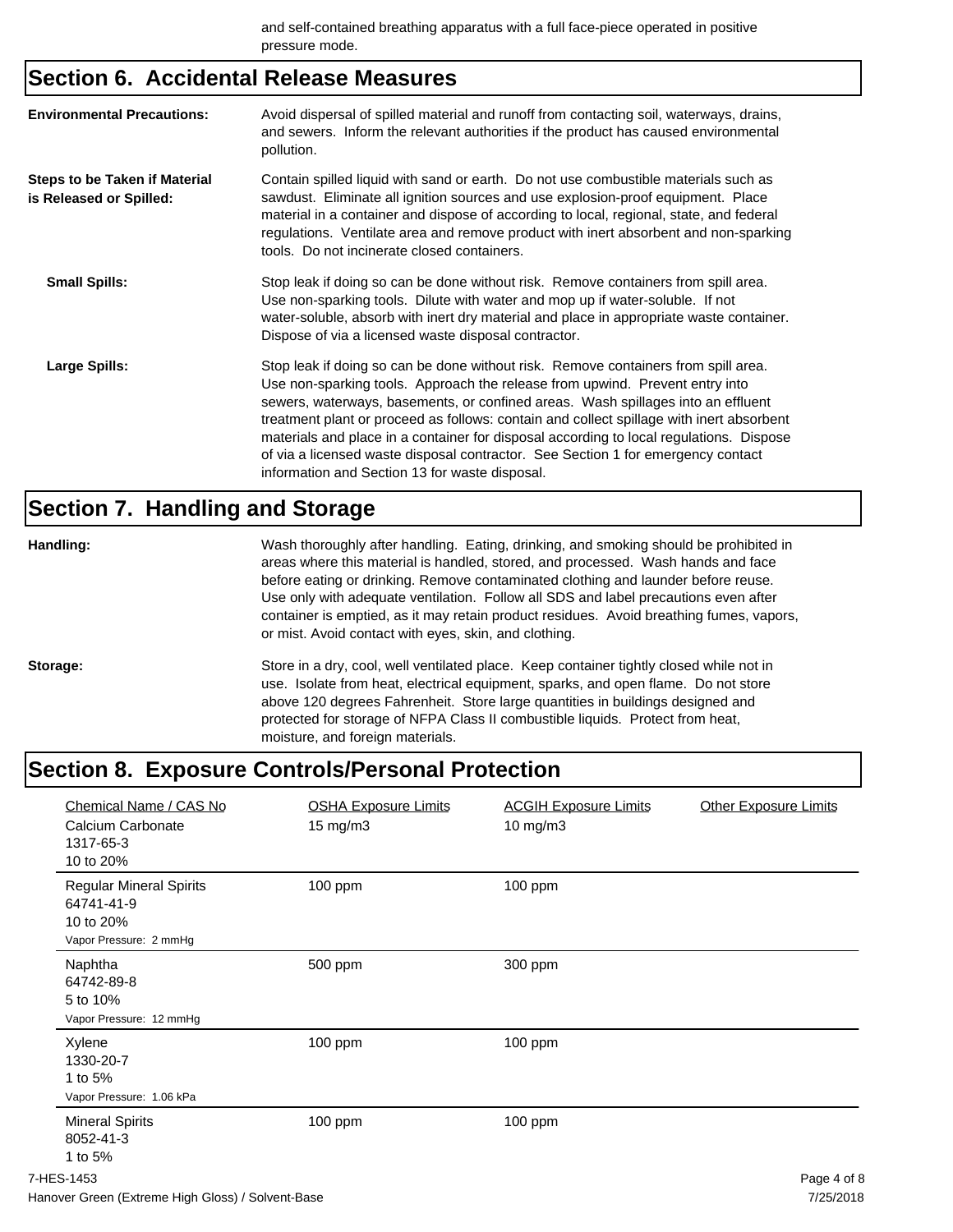| Vapor Pressure: 2 mmHg         |                            |                                               |                                                                                                                                                                                                                                                                                                                                                                                                                                                                                                                                                                                                                                                                                                                                                                                               |
|--------------------------------|----------------------------|-----------------------------------------------|-----------------------------------------------------------------------------------------------------------------------------------------------------------------------------------------------------------------------------------------------------------------------------------------------------------------------------------------------------------------------------------------------------------------------------------------------------------------------------------------------------------------------------------------------------------------------------------------------------------------------------------------------------------------------------------------------------------------------------------------------------------------------------------------------|
| Acetone<br>67-64-1<br>1 to 5%  | Vapor Pressure: 30.796 kPA | 1,000 ppm                                     | 500 ppm                                                                                                                                                                                                                                                                                                                                                                                                                                                                                                                                                                                                                                                                                                                                                                                       |
| <b>Engineering Controls:</b>   |                            |                                               | Use process enclosures, local exhaust ventilation, or other engineering controls to<br>keep worker exposure to airborne contaminants below any recommended or statutory<br>limits. The engineering controls also need to keep gas, vapor, or dust concentrations<br>below any lower explosive limits. Use explosion-proof ventilation equipment.                                                                                                                                                                                                                                                                                                                                                                                                                                              |
| <b>Environmental Controls:</b> |                            |                                               | Emissions from ventilation or work process equipment should be checked to ensure<br>they comply with the requirements of environmental protection legislation. In some<br>cases, fume scrubbers, filters, and other engineering modifications to the process<br>equipment may be required to reduce emissions to acceptable levels.                                                                                                                                                                                                                                                                                                                                                                                                                                                           |
| <b>Respiratory Protection:</b> |                            | adequate protection.                          | Use a properly fitted, air-purifying or air-fed respirator complying with an approved<br>standard if a risk assessment indicates this is necessary. Respiratory protection<br>programs that meet OSHA 1910.134 and ANSI Z88.2 requirements must be followed<br>when workplace conditions warrant a respirator's use. A NIOSH/MSHA approved<br>respirator with an organic vapor cartridge may be permissible under circumstances<br>where airborne concentrations are expected to exceed exposure limits. Protection<br>provided by air purifying respirators is limited. Use a positive pressure, air supplied<br>respirator if there is any potential for an uncontrolled release, exposure levels are not<br>known, or in any circumstances where air purifying respirators may not provide |
| <b>Skin Protection:</b>        |                            | used.                                         | Use impervious, chemical resistant gloves to prevent prolonged skin contact and<br>absorption of material through the skin. Nitrile or neoprene gloves may afford<br>adequate protection. Personal protective equipment for the body should be selected<br>based on the task being performed and the risks involved, and should be approved by<br>a specialist before handling this product. Where there is a risk of ignition from static<br>electricity, wear anti-static protective clothing. For best protection, the clothing should<br>include anti-static boots, gloves, and overalls. Appropriate footwear should always be                                                                                                                                                           |
| <b>Eye Protection:</b>         |                            | times to protect against splashes of liquids. | Safety eyewear, such as splash goggles or a full face shield, should be worn at all                                                                                                                                                                                                                                                                                                                                                                                                                                                                                                                                                                                                                                                                                                           |
| <b>Hygienic Measures:</b>      |                            |                                               | Wash thoroughly with soap and water before eating, drinking, or smoking. Remove<br>contaminated clothing immediately and launder before reuse.                                                                                                                                                                                                                                                                                                                                                                                                                                                                                                                                                                                                                                                |
|                                |                            |                                               |                                                                                                                                                                                                                                                                                                                                                                                                                                                                                                                                                                                                                                                                                                                                                                                               |

#### **Section 9. Physical and Chemical Properties** Physical State: Liquid

| <u>ι προισσι σταισ.</u>       | Liyulu            |
|-------------------------------|-------------------|
| Odor:                         | Solvent odor      |
|                               |                   |
| Vapor Density                 | Heavier than air  |
| Vapor Density                 | 4.21              |
| Vapor Pressure                | 6 kPA             |
| <b>Evaporation Rate</b>       | Slower than ether |
| Boiling Range                 | 56 to 157 C       |
| Specific Gravity (SG)         | 1.082             |
| Material VOC (Lb / Gal)       | 2.62              |
| Material VOC $(g/L)$          | 313.79            |
| Coating VOC (Lb/Gal)          | 2.68              |
| Coating VOC (g/L)             | 320.84            |
| Flash Point:                  | 32 C (90 F)       |
| Autoignition:                 | Will not occur    |
| LEL:                          | $1.0 \%$          |
| UEL: I                        | 12.8%             |
| <b>Partition Coefficient.</b> | Not available     |
| n-octanol/water:              |                   |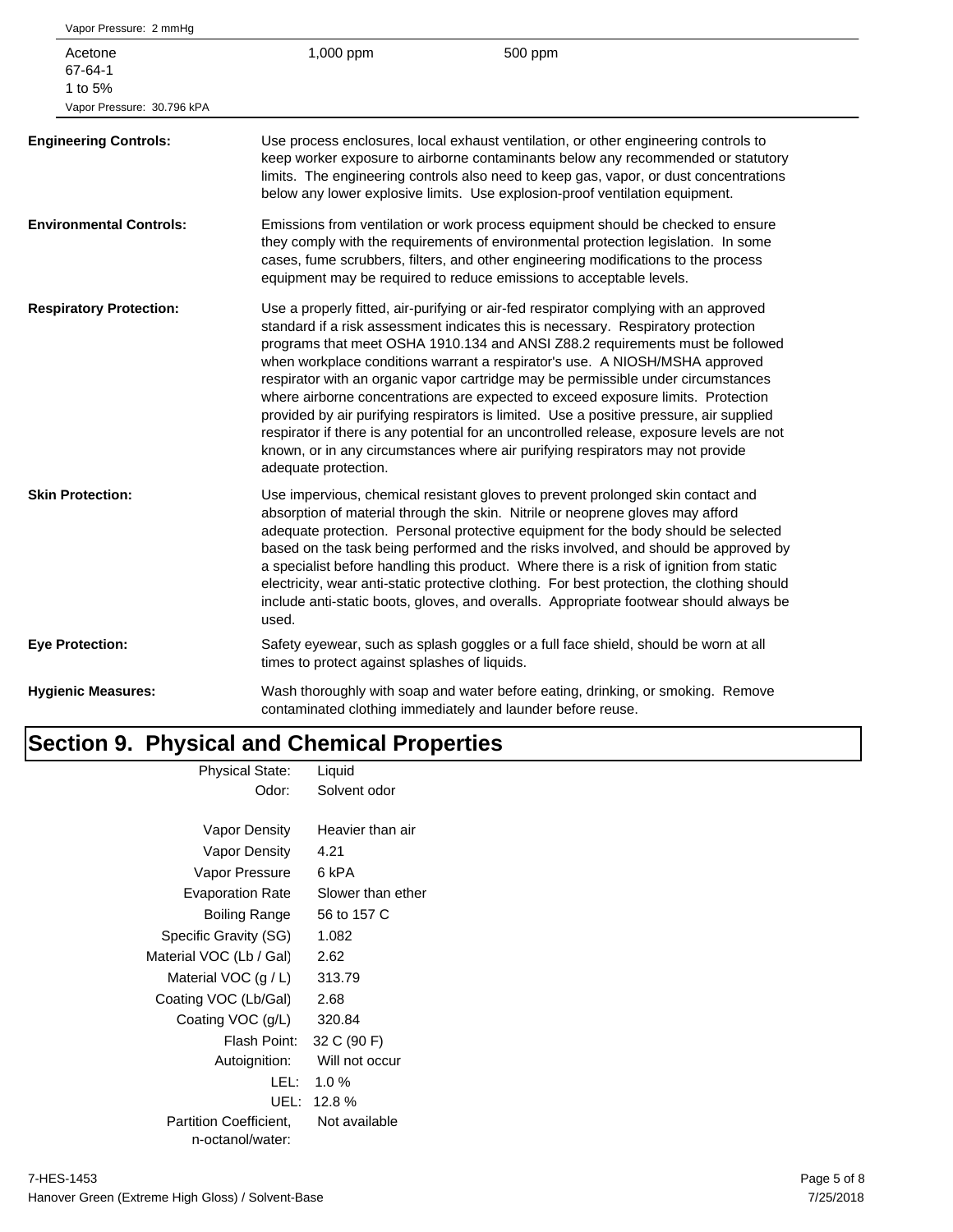## **Section 10. Stability and Reactivity**

| <b>Conditions to Avoid:</b><br>Incompatibility: | Avoid temperatures above 120 degrees Fahrenheit. Avoid all possible sources of<br>ignition. Do not pressurize, cut, weld, braze, drill, or expose containers to heat. Do not<br>allow vapor to accumulate in low or confined areas. Avoid contact with strong acid and<br>strong bases.<br>Incompatible with strong oxidizing agents. |
|-------------------------------------------------|---------------------------------------------------------------------------------------------------------------------------------------------------------------------------------------------------------------------------------------------------------------------------------------------------------------------------------------|
|                                                 |                                                                                                                                                                                                                                                                                                                                       |
| <b>Hazardous Decomposition:</b>                 | By open flame, carbon monoxide and carbon dioxide. When heated to decomposition,<br>product emits acrid smoke and irritating fumes. Contains solvents which may form<br>carbon monoxide, carbon dioxide, and formaldehyde.                                                                                                            |
| <b>Hazardous Polymerization:</b>                | Will not occur under normal conditions.                                                                                                                                                                                                                                                                                               |
| Stability:                                      | The product is stable.                                                                                                                                                                                                                                                                                                                |

### **Section 11. Toxicological Information**

| <u>Effects of Over-Exposure_</u> |                                                                                                                                                                                                                                                                                                                                                                                                                                                                                                                                                                                                                                                                                                                                                                                                                                                                                                                                                                                                                                                                                                                                                                                                                                                                                                                                                                                                                      |  |  |
|----------------------------------|----------------------------------------------------------------------------------------------------------------------------------------------------------------------------------------------------------------------------------------------------------------------------------------------------------------------------------------------------------------------------------------------------------------------------------------------------------------------------------------------------------------------------------------------------------------------------------------------------------------------------------------------------------------------------------------------------------------------------------------------------------------------------------------------------------------------------------------------------------------------------------------------------------------------------------------------------------------------------------------------------------------------------------------------------------------------------------------------------------------------------------------------------------------------------------------------------------------------------------------------------------------------------------------------------------------------------------------------------------------------------------------------------------------------|--|--|
| <b>Eve Contact:</b>              | Causes serious eye irritation.                                                                                                                                                                                                                                                                                                                                                                                                                                                                                                                                                                                                                                                                                                                                                                                                                                                                                                                                                                                                                                                                                                                                                                                                                                                                                                                                                                                       |  |  |
| <b>Skin Contact:</b>             | Prolonged or repeated skin contact may cause irritation. Allergic reactions are<br>possible.                                                                                                                                                                                                                                                                                                                                                                                                                                                                                                                                                                                                                                                                                                                                                                                                                                                                                                                                                                                                                                                                                                                                                                                                                                                                                                                         |  |  |
| Inhalation:                      | Harmful if inhaled. High gas, vapor, mist, or dust concentrations may be harmful if<br>inhaled. Avoid breathing fumes, spray, vapors, or mist. May cause headaches and<br>dizziness. High vapor concentrations are irritating to the eyes, nose, throat, and lungs.<br>Prolonged or excessive inhalation may cause respiratory tract irritation.                                                                                                                                                                                                                                                                                                                                                                                                                                                                                                                                                                                                                                                                                                                                                                                                                                                                                                                                                                                                                                                                     |  |  |
| Ingestion:                       | Harmful or fatal if swallowed. Aspiration hazard if swallowed; can enter lungs and<br>cause damage.                                                                                                                                                                                                                                                                                                                                                                                                                                                                                                                                                                                                                                                                                                                                                                                                                                                                                                                                                                                                                                                                                                                                                                                                                                                                                                                  |  |  |
| <b>Chronic Hazards:</b>          | High concentrations may lead to central nervous system effects (drowsiness,<br>dizziness, nausea, headaches, paralysis, burred vision) and damage. Reports have<br>associated repeated and prolonged occupational overexposure to solvents with<br>permanent brain and nervous system damage. Contains carbon black pigment.<br>Chronic inflammation, lung fibrosis, and lung tumors have been observed in<br>experimental tests involving rats exposed to excessive concentrations of carbon black<br>and several insoluble dust particles for long periods of time. Tumors have not been<br>observed in other species under similar circumstances. Epidemiological studies of<br>North American workers show no evidence of clinically significant negative health<br>effects from occupational exposure to carbon black. Carbon black is listed as a Group<br>2B - Possibly Carcinogenic to Humans, by IARC and is proposed to be listed as A4 -<br>Not Classified as a Human Carcinogen by the American Conference of Governmental<br>Industrial Hygienists. Significant exposure is unlikely during typical application of this<br>product by roller or brush. Risk of overexposure depends on the duration and level of<br>exposure to dust from such processes as repeated sanding of dried surfaces, or<br>inhalation of spray mist, and the actual concentration of carbon black in the product<br>formula. |  |  |
|                                  | Product contains titanium dioxide, which is listed as a Group 2B - Possibly<br>Carcinogenic to Humans by IARC. No significant exposure to titanium dioxide is<br>anticipated while using this product, in which titanium dioxide is bound to other<br>materials including resin and other pigments, during brush or rolling application.<br>Overexposure risks depend on duration and level of exposure to dust, such as from<br>repeated sanding of this product's dried film, or inhalation of spray mist, and the actual<br>concentration of titanium dioxide in the product formula. For additional information,<br>refer to IARC Monograph, Volume 93, 2010.                                                                                                                                                                                                                                                                                                                                                                                                                                                                                                                                                                                                                                                                                                                                                    |  |  |
| <b>Primary Routes of Entry:</b>  | Eye contact, ingestion, inhalation, absorption through the skin, skin contact.                                                                                                                                                                                                                                                                                                                                                                                                                                                                                                                                                                                                                                                                                                                                                                                                                                                                                                                                                                                                                                                                                                                                                                                                                                                                                                                                       |  |  |
| <b>Acute Toxicity Values:</b>    | Acute effects of this product have not been tested. Available data on individual<br>components, if any, will be listed below.                                                                                                                                                                                                                                                                                                                                                                                                                                                                                                                                                                                                                                                                                                                                                                                                                                                                                                                                                                                                                                                                                                                                                                                                                                                                                        |  |  |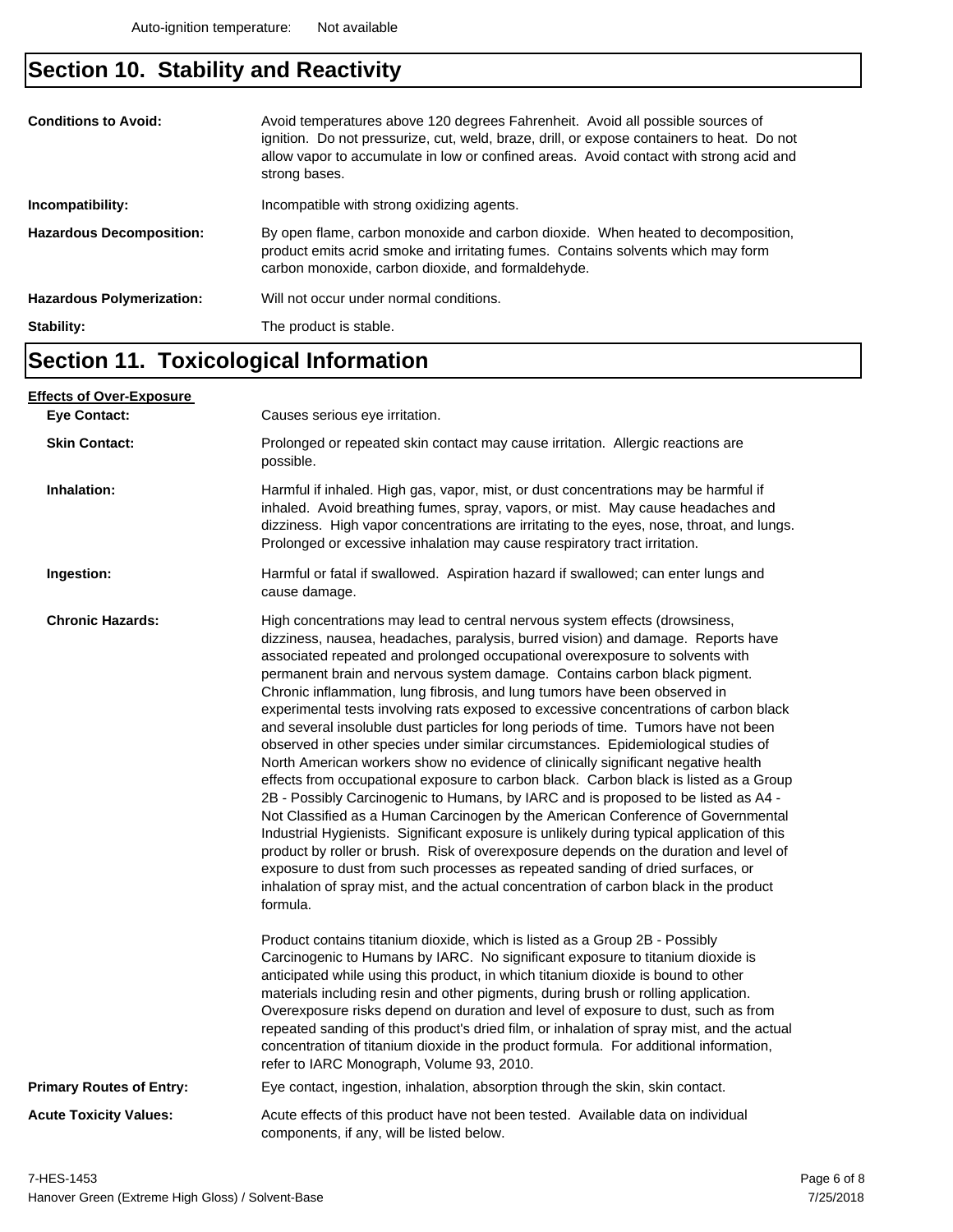**Ecological Information:** Product is a mixture of listed components.

#### **Section 13. Disposal Information**

**Disposal Considerations:** The generation of waste should be avoided or minimized wherever possible. Disposal of this product, solutions, and any by-products should at all times comply with relevant environmental protection regulations and waste disposal regulations, in addition to any local or regional restrictions which may be in effect. Surplus and non-recyclable products should be disposed of via a licensed waste disposal contractor. Waste should not be disposed of untreated to the sewer unless fully compliant with the requirements of all authorities with jurisdiction. Waste packaging should be recycled whenever possible. Incineration or landfill should only be considered when recycling is not feasible. Take care when handling empty containers as they may retain some residual product. Vapor from residue may create a flammable or explosive atmosphere within the used container. Do not expose empty containers to heat or sparks, and do not weld, cut, or grind used containers unless they have been thoroughly cleaned. Avoid contact of spilled material with soil, waterways, drains, and sewer systems.

### **Section 14. Transport Information**

|                          | Domestic (US DOT) | <b>International (IMDG)</b> | Air (IATA) | Canada (TDG) |
|--------------------------|-------------------|-----------------------------|------------|--------------|
| <b>UN Number:</b>        | 1263              | 1263                        | 1263       | 1263         |
| <b>UN Shipping Name:</b> | Paint             | Paint                       | Paint      | Paint        |
| <b>Hazard Class:</b>     | 3                 | 3                           | 3          | 3            |
| <b>Packing Group:</b>    | $\mathsf{I}$      | Ш                           | Ш          | Ш            |
| <b>Limited Quantity:</b> | Yes               | Yes                         | Yes        | Yes          |
|                          |                   |                             |            |              |

**Special Considerations:** The presence of a shipping description for a particular mode of transport does not indicate that the product is packaged suitably for that mode of transport. All packaging should be reviewed for suitability prior to shipment, so that compliance with applicable regulations can be ensured. Compliance with all applicable regulations is the sole responsibility of the person offering the product for transport. Persons loading and unloading dangerous goods should be trained in all the risks associated with the substances at hand, and on all actions to be taken in case of an emergency situation.

#### **Section 15. Regulatory Information**

| <b>U.S. Federal Regulations</b><br><b>CERCLA - SARA Hazard</b><br>Category: | This product has been reviewed according to the EPA hazard categories promulgated by<br>Sections 311 and 312 of the Superfund Amendment and Reauthorization Act of 1986.<br>known as SARA Title III, and is considered to meet the following categories under<br>applicable conditions: |  |  |  |
|-----------------------------------------------------------------------------|-----------------------------------------------------------------------------------------------------------------------------------------------------------------------------------------------------------------------------------------------------------------------------------------|--|--|--|
|                                                                             | Fire Hazard, Acute Health Hazard, Chronic Health Hazard                                                                                                                                                                                                                                 |  |  |  |
| <b>SARA Section 313:</b>                                                    | This product contains the following substances subject to the reporting requirements of<br>Section 313 of Title III of the Superfund Amendment and Reauthorization Act of 1986 as<br>well as 40 CFR Section 372:                                                                        |  |  |  |
|                                                                             | 1330-20-7<br>Xylene 1.0 - 5%                                                                                                                                                                                                                                                            |  |  |  |
| <b>Toxic Substances Control</b><br>Act:                                     | This product contains the following chemical substances subject to the reporting<br>requirements of TSCA 12(B) if exported from the United States:                                                                                                                                      |  |  |  |